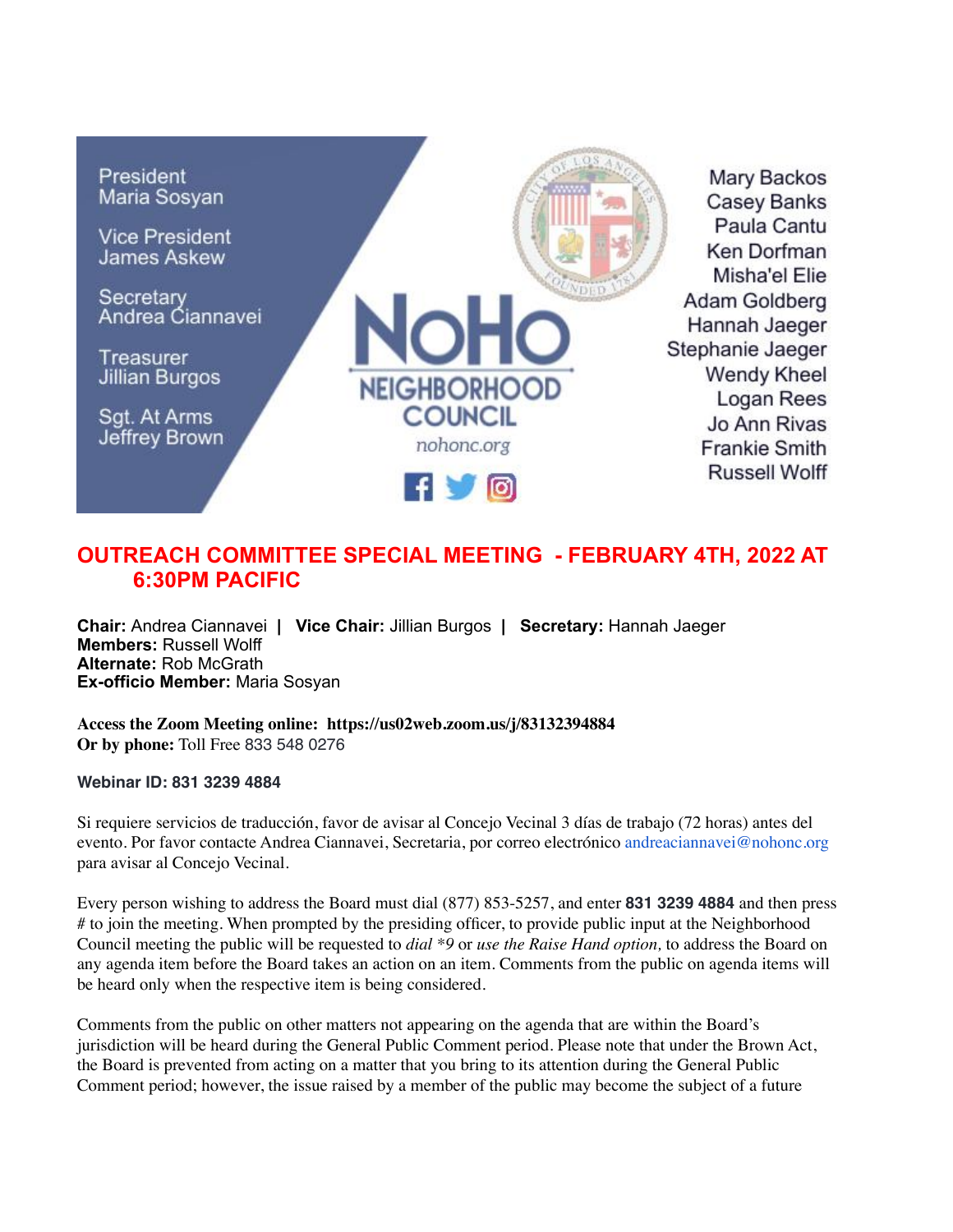Board meeting. Public comment is limited to 1 (one) minute per speaker, unless adjusted by the presiding officer of the Board.

## **IN CONFORMITY WITH THE SEPTEMBER 16, 2021 ENACTMENT OF CALIFORNIA ASSEMBLY BILL 361 (RIVAS) AND DUE TO CONCERNS OVER COVID-19, THE NOHO NEIGHBORHOOD COUNCIL MEETING WILL BE CONDUCTED ENTIRELY WITH A CALL-IN OPTION OR INTERNET-BASED SERVICE OPTION.**

## *AB 361 Updates:*

Public comment cannot be required to be submitted in advance of the meeting, only real-time public comment is required.

If there are any broadcasting interruptions that prevent the public from observing or hearing the meeting, the meeting must be recessed or adjourned. If members of the public are unable to provide public comment or be heard due to issues within the Neighborhood Council's control, the meeting must be recessed or adjourned.

Any messaging or virtual background is in the control of the individual board member in their personal capacity and does not reflect any formal position of the Neighborhood Council or the City of Los Angeles.

| <b>ITEM</b>    | <b>TIME</b> | <b>TOPIC</b>                                                                                                                                             | <b>SPEAKER</b>             |
|----------------|-------------|----------------------------------------------------------------------------------------------------------------------------------------------------------|----------------------------|
| 1              | 6:30 PM     | Call to order                                                                                                                                            | Andrea Ciannavei,<br>Chair |
| $\overline{2}$ |             | Roll call<br>$\bullet$                                                                                                                                   | Secretary                  |
| 3              |             | Public comments on non-agenda Items<br>$\bullet$                                                                                                         | Andrea Ciannavei           |
| 4              |             | Presentation, Discussion and Possible Action:<br>$\bullet$<br>identify new standing meeting time for Outreach<br>Committee                               | Andrea Ciannavei           |
| 5              |             | Update and Discussion: Status update on<br>$\bullet$<br>updates to NoHoNC.org Website.                                                                   | Andrea Ciannavei           |
| 6              |             | Presentation, Discussion, and Possible Action:<br>$\bullet$<br>discuss possible purchase of full version of<br>Canva software for outreach flyer design. | <b>Jillian Burgos</b>      |
| 7              |             | Presentation and Discussion and Possible<br>$\bullet$<br>Action: Update on second popup vaccine event<br>on February 5th ask for volunteers.             | Andrea Ciannavei           |
| 8              |             | Presentation, Discussion and Possible Action:<br>$\bullet$<br>Meet Your Neighborhood Council Event                                                       | <b>Jillian Burgos</b>      |
| 9              |             | Presentation, Discussion and Possible Action:<br>$\bullet$<br>Update on Draft of 2022 NoHo NC Board<br><b>Member Survey</b>                              | Rob McGrath                |
| 10             |             | Update and Discussion: 2021 3-1-1 Service<br>$\bullet$<br>Requests in NoHo NC Area                                                                       | Rob McGrath                |
| 11             |             | Presentation, Discussion, and Possible Action:<br>$\bullet$<br>To approve Outreach Committee Meeting<br>Minutes.                                         | Hannah Jaeger              |